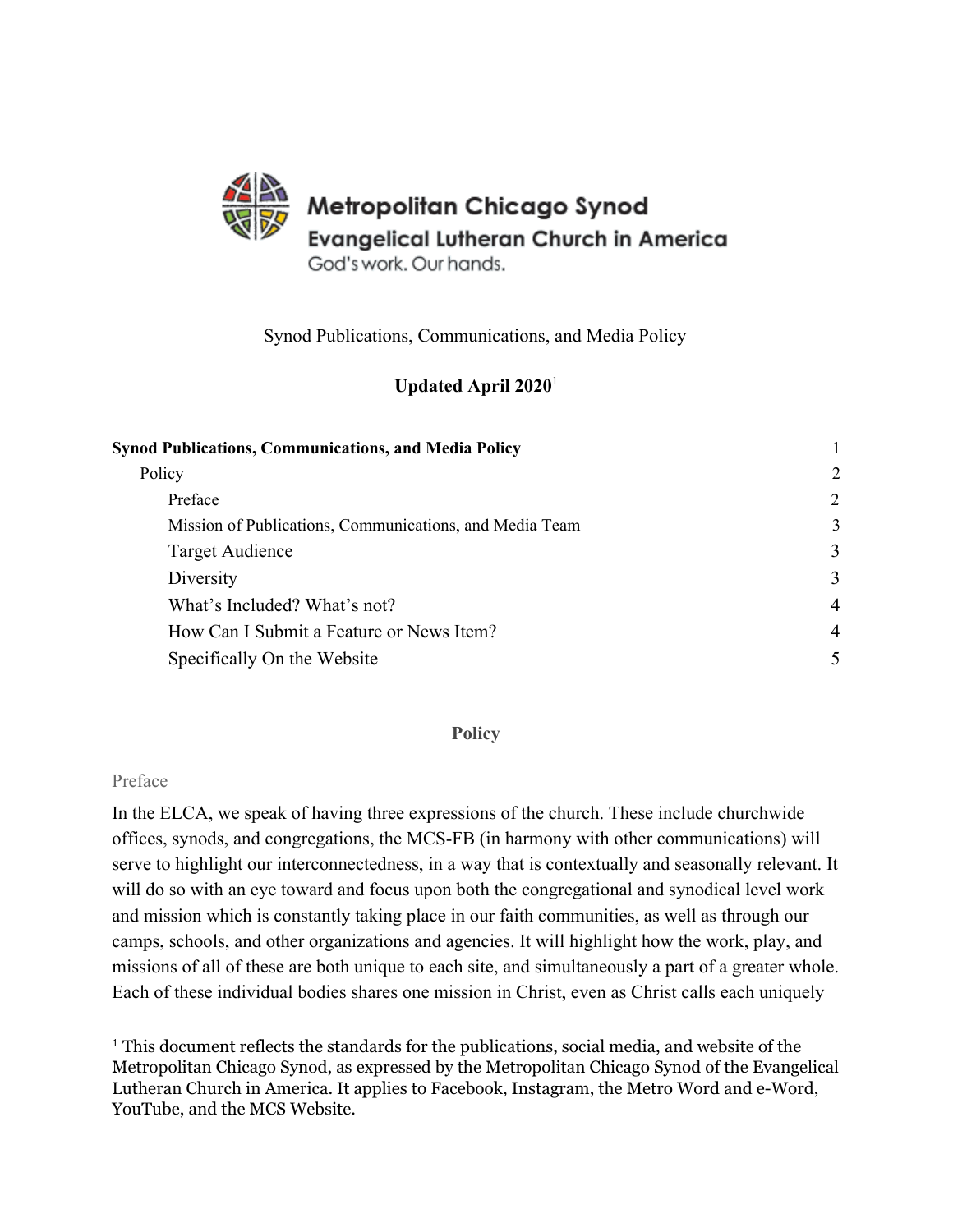and contextually to faithful works of love and liberating justice in the world. We are one body with many members.

To foster a sense of interconnectedness and shared mission, we will regularly profile a congregation, neighborhood of congregations, or church members, in the synod, being careful that the profile is most often *not* about the pastor, but about our communities, and how this work is shared in other communities, as well. We will be intentional about spanning the whole synod and intentionally highlight and celebrate the diversity of communities, cultures, and geographic regions that make up the syond. If we did a congregational profile once/month, it would take more than a decade to highlight all of the churches, however sharing each one will illicit comments and other interactions (likes, shares, etc.) from church members in other congregations, who will be inspired to share something about their own churches, as well. This use of FB becomes a sort of "contagious" outreach and evangelism.

Of course, the page will need to include somewhat regular communications from the bishop (preferably occasionally these will be video messages), and other relevant postings, coordinated with the synod staff, where this is advisable. This includes post re: tragedies or emergencies in the metro-Chicago area and official responses to national/international tragedies or atrocities (i.e., natural disasters, shootings, migration emergencies, racist and antisemitic events, war, etc.). The communications director/team may help craft these posts, as advised/requested by the bishop and other synod staff. In times when a response is urgent and in need of response, the team will prioritize and initiate this work, as appropriate. We will take caution not to have our message hijacked by the news cycle, and we will do this by heavily focusing on the good occurring in our communities, and inviting people into that work and to become a part of those communities.

Always we will operate with an eye toward connecting seekers with leaders and faith-communities, and connecting the church with itself, keeping in mind the mission of the page, "To connect people with people, to connect people with the church, and to connect the church with itself."

## <span id="page-1-0"></span>Mission of Publications, Communications, and Media Team

The mission of the MCS communications and media team is "To connect people with people, to connect people with the church, and to connect the church with itself." As a result of pursuing this mission, communications will feed the ongoing mission of the synod: "In Jesus' Name. Proclaim the Gospel--Make Disciples--Do Justice."

● To connect people with people, to connect people with the church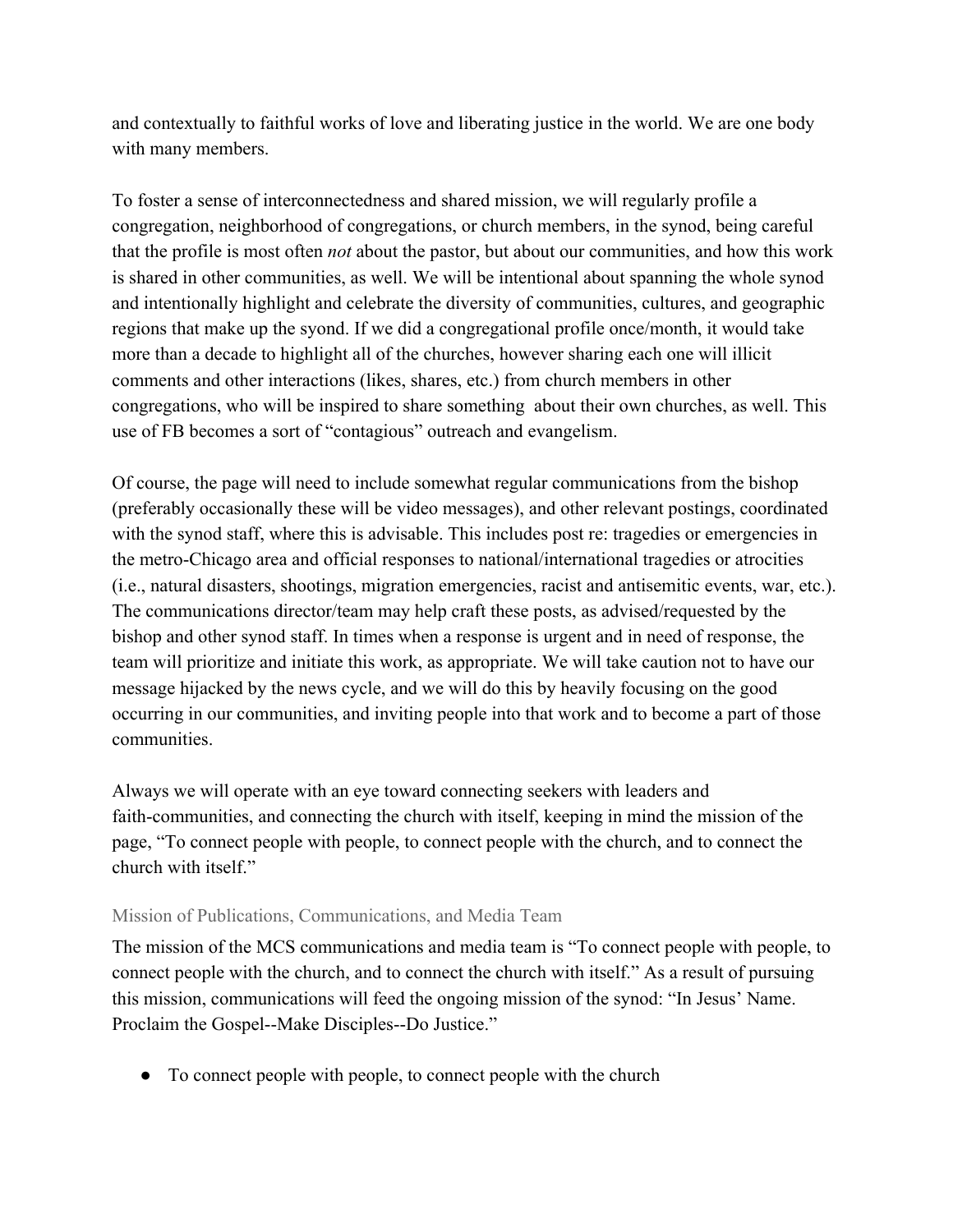- Reach those seeking a church in the territories of the synod by highlighting the work of local congregations, schools, camps, and agencies of the MCS.
- Connect seekers to local leaders and faith-communities.
- To connect the church with itself
	- Foster a sense of interconnectedness, shared mission, and healthy pride and joy in the work that God is doing through God's people and organizations in our synod.
	- $\circ$  Depict and highlight the reality that we are members of one connected body which is Christ with the use of images, photographs, videos, stories/narratives, and news.
	- Help churches who feel isolated to be seen and affirmed.
	- Celebrate the beauty of the synod and its congregations, in all of the synod's diversity.

# <span id="page-2-0"></span>Target Audience

Faith & faith-community seekers Congregational community members Synod leaders

## <span id="page-2-1"></span>**Diversity**

The communications team will strive to present the diversity of the church, paying particular attention to the diversity of races, ethnicities, geographies, sexual orientations, gender identities, and abilities that make up the church and this synod.

Throughout a year, especially in stories and highlights, publications and posts will include voices, images, and narratives from these different spaces and intersectional locations. As publications are brief, this inclusion will be more noticeable over the arc of a year than in any given issue or individual communication.

## <span id="page-2-2"></span>What's Included? What's not?

In addition to the content generated to connect people and churches, and to highlight local ministries, we will also:

- Publicize events that will inform, teach or provide tools including:
	- a. Synod events
	- b. ELCA events
	- c. Congregational events
	- d. Ecumenical events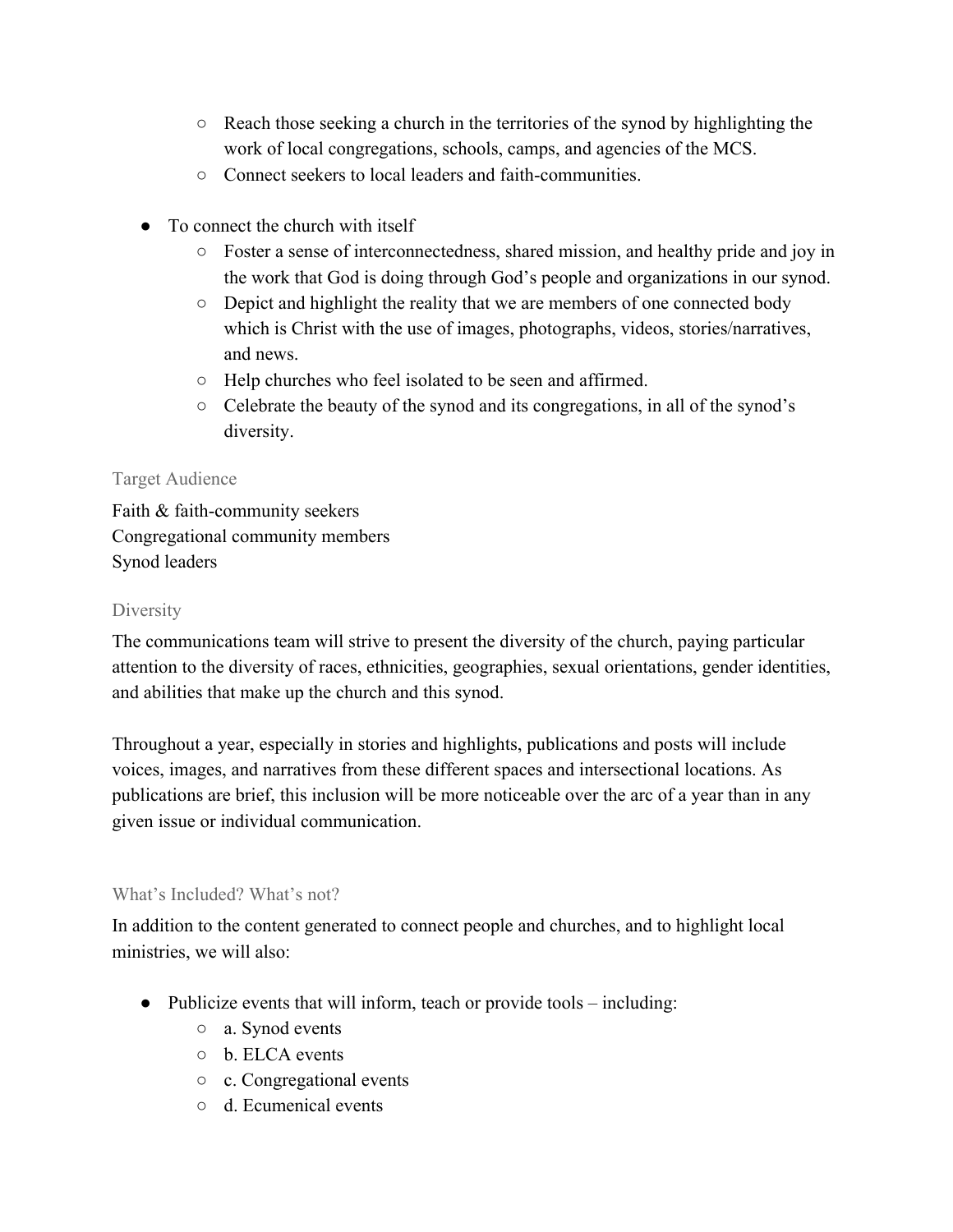- e. Partner ministry events
- Offer general resources that are specific to our mission and faith, i.e. links, documents
	- a. Synod resources
	- b. Region 5 resources
	- c. ELCA resources
	- d. Congregational resources
	- e. Ecumenical resources
	- f. Partner ministry resources
- Share articles that promote specific ministries
- Provide congregations and partner organizations the ability to advertise for specific needs.

## <span id="page-3-0"></span>How Can I Submit a Feature or News Item?

All information needs to be submitted by email to the person responsible for communications by the publication deadline. The current deadline for the monthly publication is the 15th of each month. It is up to the newsletter editor to determine priority and editorial content. All submissions will be edited for content, accuracy, and consistency. Images and posters should be sent in JPEG/JPG format.

Posters and Inserts: Requests for inserts to be placed in the newsletter, or posters to be posted on social media, may be submitted by partner institutions, or teams of the synod. It is up to the person responsible for communications, in consultation with the staff person relating to the team or ministry area, to determine whether a request for an insert will be honored. Non-partner institutions, if approved, will be charged a copying and postage fee to offset the additional cost of the insert.

### <span id="page-3-1"></span>Specifically On the Website

- Information about the Lutheran faith, the Metropolitan Chicago Synod, the Evangelical Lutheran Church in America, and the mission and ministry of the MCS.
- Publicity for special events:
	- a. Synod events
	- b. Congregational events
	- c. ELCA events
	- d. Ecumenical events
	- e. Partner ministry events
- General resources that are specific to our mission and faith, i.e. links, documents, etc.
	- a. Synod resources
	- b. Region 5 resources
	- c. ELCA resources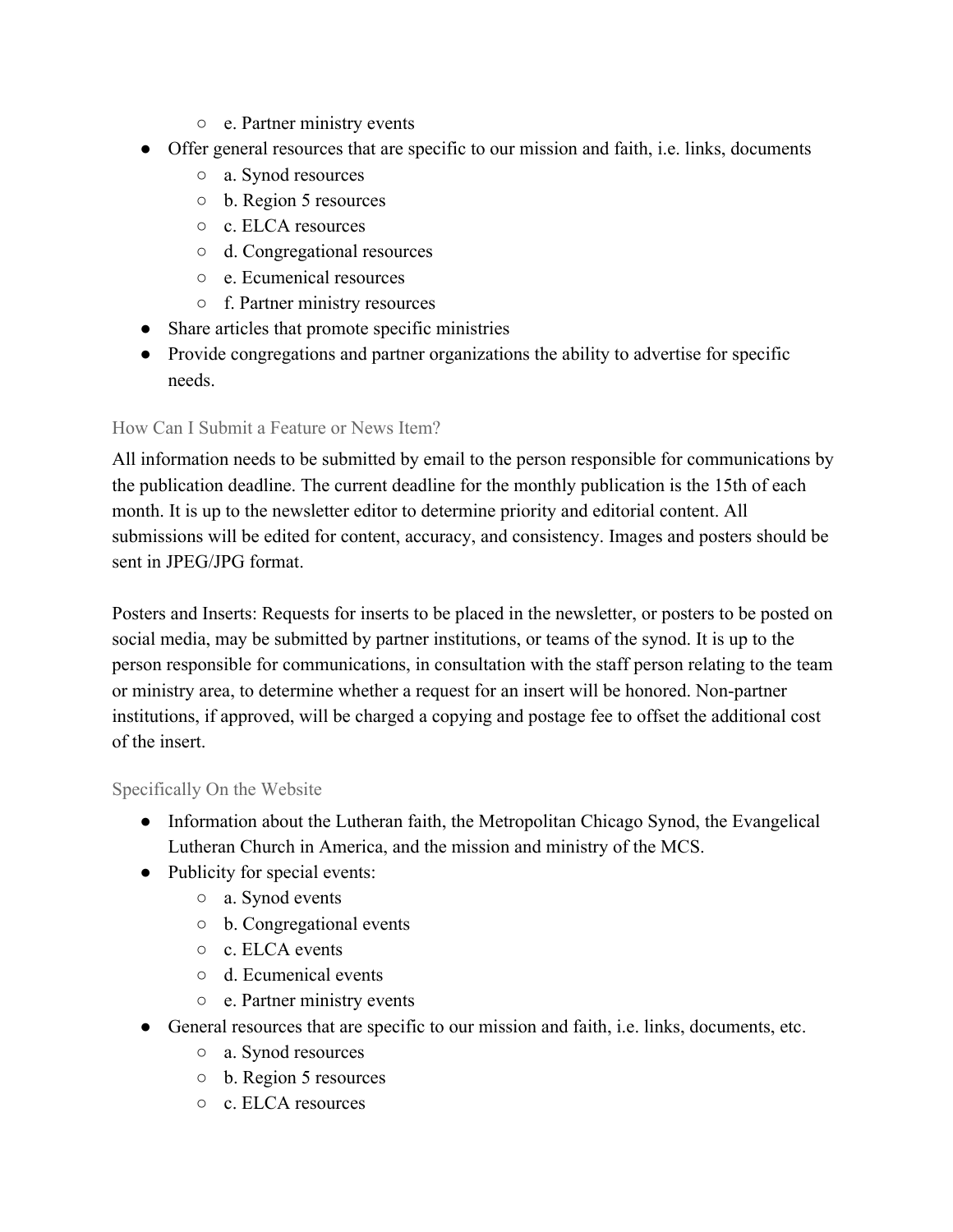● Resources for congregational leaders (rostered leaders, congregational presidents, congregational treasurers, youth leaders, et cetera) that will aid them in their work

Information to be placed on the Web site will be reviewed by the person responsible for synod communications, and members of the communications team. Information of a specific nature, such as youth materials, evangelism information, stewardship information, et cetera, will also be reviewed by the associate to the bishop responsible for relating to that specific area of ministry. This review is to ensure accuracy, focus on mission, and consistency.

*Website Calendar*: The synod will maintain an online calendar of synod events. Because of the amount of information, individual congregational events will not be posted.

*Links to Congregation Web pages*: The churchwide office maintains a listing of all congregation websites. A link to the churchwide office listing will be maintained.

*Synod Teams*: Synod teams will have pages on the website. These pages will have a consistent look with the rest of the synod website. Teams may produce their own webpages if desired. Information about events, including dates, times, and locations of events will be forwarded to the synod office – it is not enough for the team to post the information. The synod will not be responsible for the cost or maintenance of off-site Web pages.

Each synod team will:

- Provide information in an agreed upon schedule
- Provide information in an electronic format
- Acknowledge that some editing/reformatting may be necessary.

Each team page will have:

- Opening descriptive paragraph
- Contact names and email addresses

Each synod team page may contain:

- Links to ELCA resources
- Links to pdf files, i.e. team newsletter
- Links to outside resources. (It is up to the synod team to demonstrate to the Communications Committee that all non-ELCA links fit with the mission and faith values of the ELCA. Links failing this test will not be included.)

*Job postings*: The synod webpage will post job listings for congregations, the churchwide offices, and partner institutions. Rostered positions will not be posted on the synod webpage.